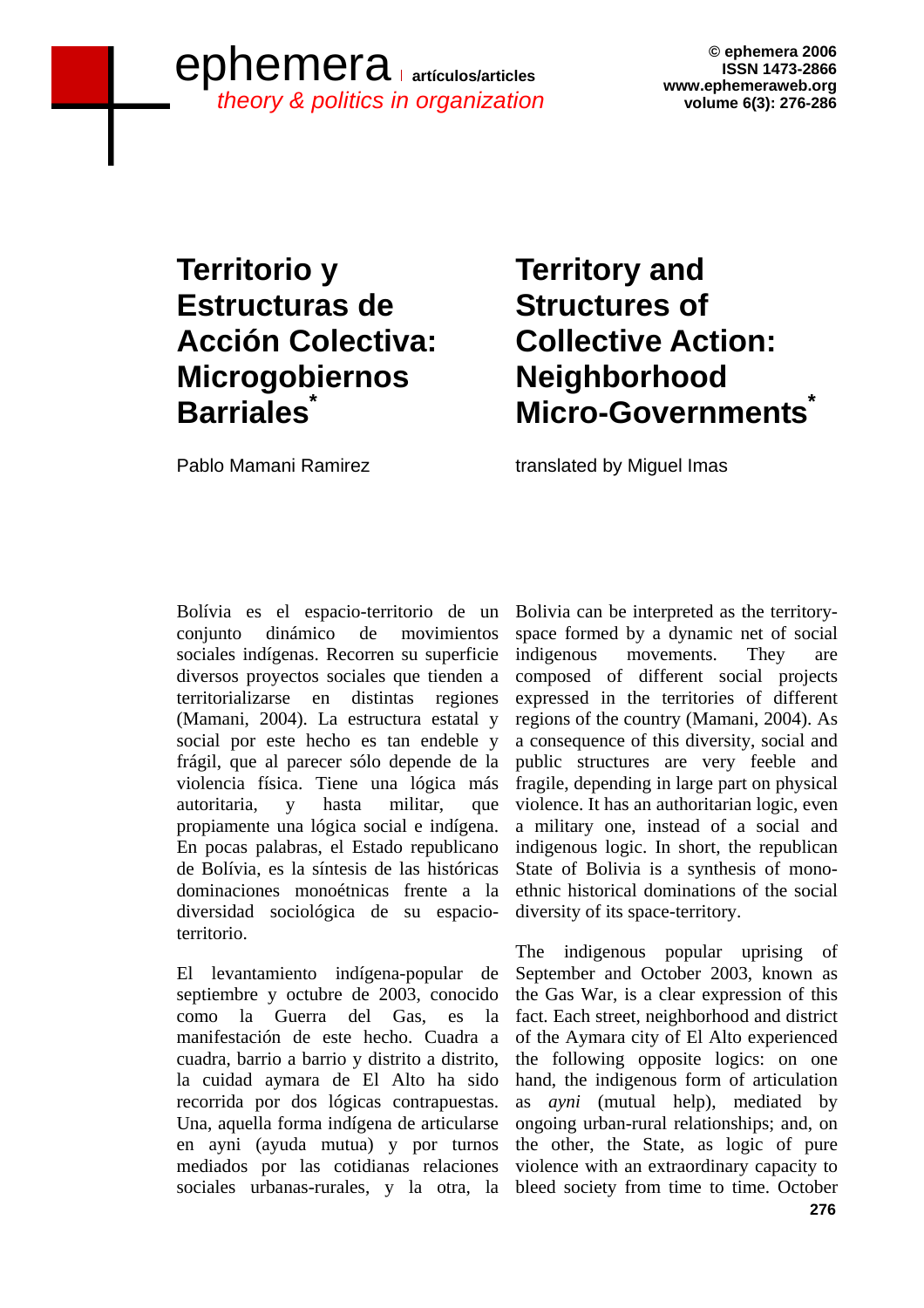estatal, una lógica de pura violencia como una capacidad extraordinaria de desangrar de tiempo en tiempo a la sociedad. Entonces, octubre es un momento extraordinario donde se devela la condición 'natural' de la dominación estatal en Bolívia. Es el resumen de su recorrido histórico. Es la manifestación tácita de un racismo de Estado. Pero, al mismo tiempo, es el momento en que este Estado, aunque en pequeño, es anulado por la constitución de los microgobiernos barriales similares o iguales a los 'cuarteles indígenas' de Qalachaka de Achakachi o del Omayusus.<sup>1</sup>

Durante el mes que duró el levantamiento en el altiplano-valle aymara norte de La Paz se articuló un complejo de prácticas y formas de acción colectiva. Unos y otros se movilizan como si fueran serpientes o Kataris y Bartolinas<sup>2</sup> frente a la sistematicidad de la violencia estatal. Cada barrio había constituido sus propios gobiernos territoriales donde era difícil el ingreso de los agentes del Estadogobierno. Así en cada barrio se erigen los microgobiernos barriales. Hay decisiones políticas que se manifiestan y deciden en estos gobiernos territoriales. La ciudad de El Alto tiene entre 500 a 520 juntas vecinales, de todas ellas, fácilmente se han articulado unos cuatrocientos juntas vecinales como microgobiernos barriales organizados en comités de movilización y las juntas vecinales y otras formas de organización territorial. En cada espacio se han estructurado profusas autoorganizaciones locales o barriales que se mueven como cuerpos políticos alternos al orden dominante. Incluso la propia Federación de Juntas Vecinales de El Alto (FEJUVE), la Central Obrera Regional de El Alto (COR) no gobernaba este territorio sino las propias juntas vecinales. Esto es así porque cada barrio ha organizado sus propios sistemas de acción y control y decisiones autónomas sin perder de vista el Chilean ports! Nationalization of all

2003 was an extraordinary moment that revealed the 'natural' condition of domination by the State in Bolivia. It is the synthesis of a historical trajectory. It is the tacit manifestation of the racism of the State. However, at the same time it is the moment in which this State is annulled – on however small a scale – by the constitution of neighborhood microgovernments, which are similar to, or the same as, the 'indigenous barracks' of Qalachaka de Achakachi or Omayusus.1

During the month of the uprising in the north of the Aymara highland valley, north of La Paz, people articulated a complex set of collective practices and forms of collective action. They mobilized themselves as if they were serpents, or *Kataris* and *Bartolinas*, 2 in order to face the systematic violence of the State. Each neighborhood constituted its own territorial government, where it was difficult for the agents of the Stategovernment to enter. Hence, each neighborhood built its own government; and each government made its own political decisions. The city of El Alto had between 500 and 520 communal assemblies; among them were around 400 constituted neighborhood microgovernments, organized as mobilization committees, communal assemblies and other forms of territorial organization. In each space local or neighborhood selforganizations were established, which acted as alternative political bodies to the dominant order. Even the Federation of Neighborhood Assemblies of El Alto (FEJUVE) and the Federation of Workers of the Region of El Alto (COR) did not govern this territory; only the communal assemblies did. Each neighborhood organized its own system of action and control, taking autonomous decisions without losing sight of their common referent: No to the export of gas through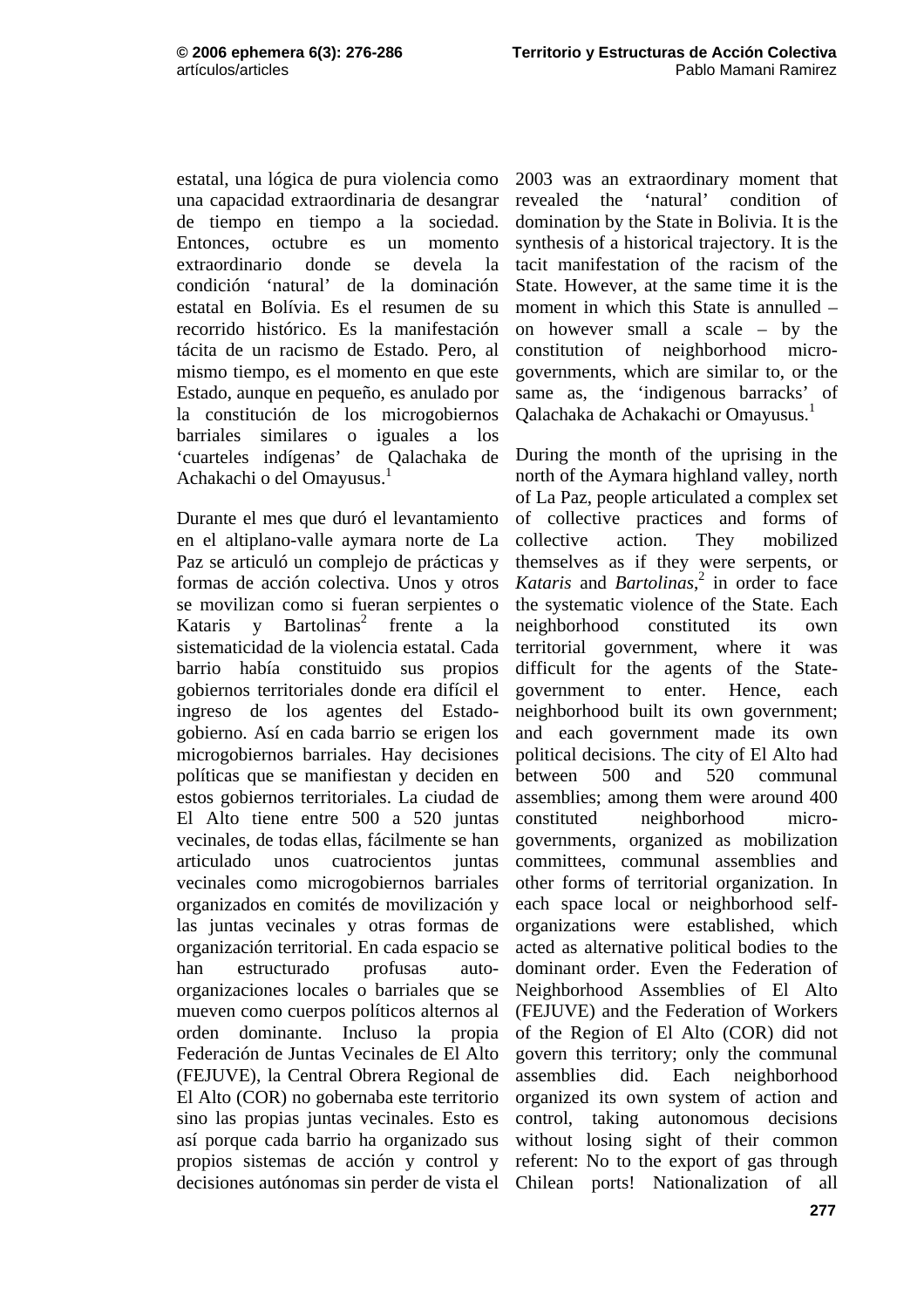referente común como es la no exportación del gas por puertos chilenos, la nacionalización de los hidrocarburos y la renuncia del presidente Gonzalo Sánchez de Lozada. Mujeres cargados de sus wawas (niños/as), jóvenes con la dinamicidad de su edad, los hombres y ancianos han constituido este cuerpo social politizado. Desde el interior de la ciudad, es decir, desde los microgobiernos barriales, estos hombres y mujeres difuminan poderes difusos, intermitentes, cuasi microbianas, alternas y mortíferas hacia fuera, particularmente para el gobierno. Cada milímetro de la ciudad ha sido parte de este escenario. Hasta las zonas no indígenas han tendido alambres de púa para autodefenderse de los ladrones como la ciudad Satélite.

En esa relación se han multiplicado cavados de zanjas sobre las calles y avenidas, se ha organizado vigilias día y noche y se ha recolectado llantas viejas, palos y petardos para movilizar las estructuras de la vida social cotidiana. Así la ciudad de El Alto es una ciudad minada para el movimiento y la legitimidad del Estado-gobierno. Cada espacio del Estadogobierno y las instalaciones de las trasnacionales como la Coca Cola, Aguas del Illimani, Electropaz han sido sistemáticamente cercados y destruidos. El Estado ha dejado de existir por el vaciamiento de su legitimidad; ha sido disuelto de facto para sólo constituirse los mencionados microgobiernos territoriales. Por esto es pertinente hablar de los microgobiernos barriales porque estos se yerguen como poderes alternos al poder constituido. Un vacío de poder dejado por el Estado es inmediatamente rellenado por estos mecanismos de acción colectiva que es fácilmente observable por la contundencia de sus actos tanto políticos como morales. Ejemplo. Ningún ladrón se atrevería abiertamente robar o entrar a las casas. De hacerlo la multitude se hacia

hydrocarbons!, and, Resignation of President Gonzalo Sanchez de Lozada! Women carrying their *wawas* (boys/girls), young people with the dynamism of their age, men and the elderly – all constituted this social, politicized body. From inside the city, that is, from the neighborhood micro-governments, these men and women disseminated powers – powers that are diffused, sporadic, quasi-microbic, alternative and deadly – to the exterior, aiming particularly at the government. Each millimeter of the city was part of this scenario. Even the areas without indigenous population built defenses to protect themselves.

Actions like the destruction of roads, night and day vigils and the collection of pieces of wood, tires, and stones, multiplied and mobilized the structure of daily social life. El Alto was a city contaminated by a movement that questioned the legitimacy of the State-government. Each space of the State-government, as well as the installations of global corporations, such as Coca Cola, Aguas del Illimani, and Electropaz, were systematically blockaded and destroyed. As a result, the State lost legitimacy and therefore ceased to exist, effectively leaving only these territorial micro-governments in power. For this reason it is relevant to discuss the neighborhood micro-governments, because they have established themselves as an alternative to the constituted power. The power vacuum left by the State was immediately filled by these mechanisms of collective action, easily observable by the bluntness of political, as well as moral, actions. For example, no thief would dare to rob or enter a house. If they did, the multitude would deal with them. This is because the moral referent of the State disappeared, which was replaced by the power of the multitude. This incubated power produced meaning for the proposal of the nationalization of political power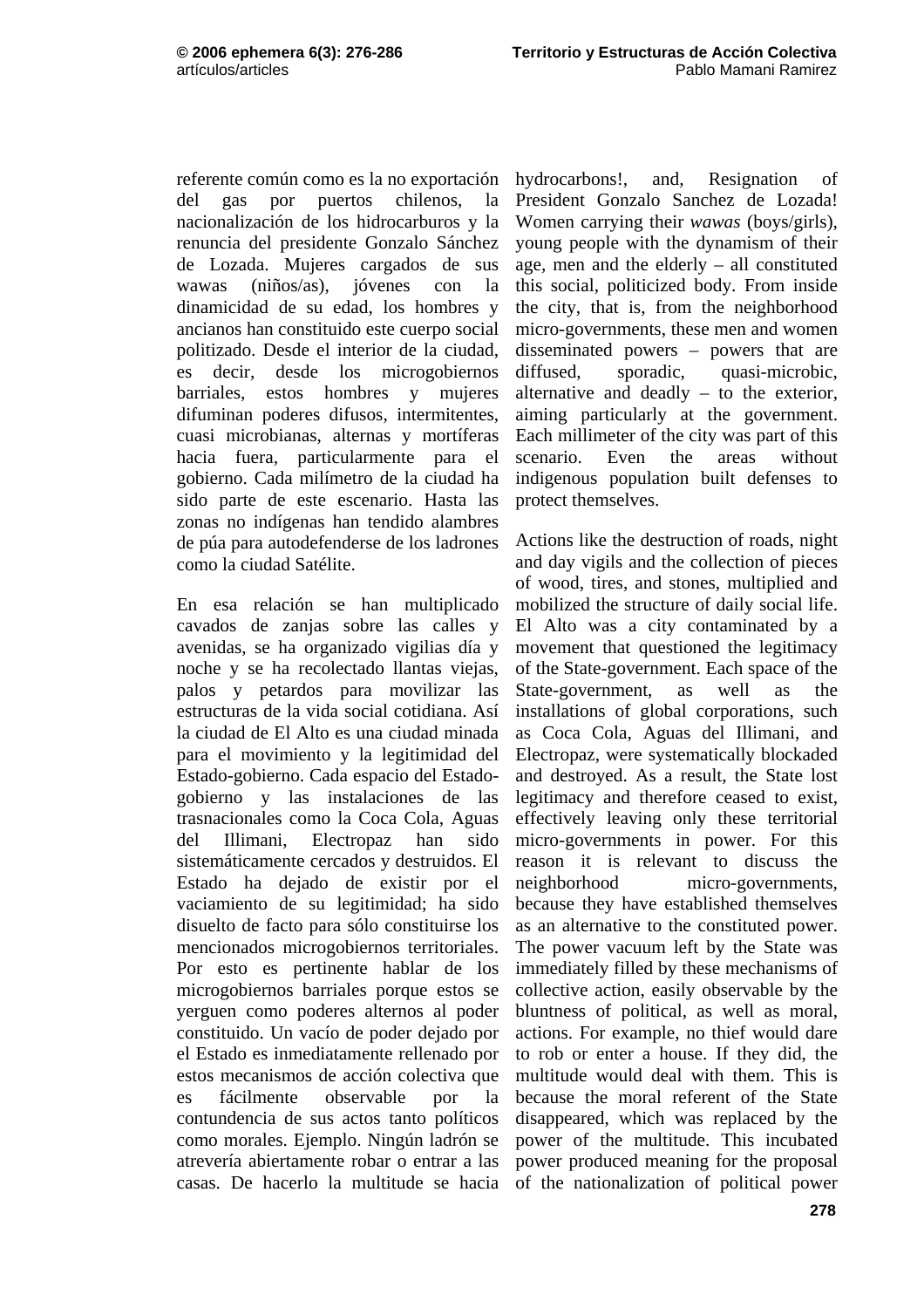cargo de ellos. Esto es así porque el referente moral del Estado se hace trizas para sólo encumbrase el poder de la multitude que irradia sentidos de acción nacionalizadora del poder político y de su espacio-territorio.

Miles y miles al hacerse en multitude politizada piden en forma de gritos, actos, y con escrituras como 'el gas no se vende, carajo', 'si Goni quiere plata que venda su mujer' para exigir de hecho la nacionalización del poder económico y político. Es más, los aymaras gritan en una sola voz la reconstitución del histórico Qullasuyu como una patria propia frente a la presencia opresora del Estado republicano boliviano. Incluso se puede hablar de que se ha gestado de forma práctica un miniestado dentro de un mismo Estado que con el pasar de las horas y días se agigantaba. Es en ese sentido el Estado productor de las relaciones étnicas dominantes colapsa para dar pie a sistemas de autoorganización local y barrial. En esas condiciones la credibilidad en los gobernantes blanco-mestizos se hace ilegitima, no creíble dada principalmente en la figura de Gonzalo Sánchez de Lozada además de las experiencias históricas de su ensangrentamiento con la sangre india o indígena. Por esto el Estado boliviano además de tener una deuda externa que es económica tiene una gran deuda política y económica interna con los pueblos indígenas; ésta es una deuda sangrienta. Octubre no es más que una manifestación de ésta genealogía de la violencia estatal en Bolívia.

Por este hecho, la multitude se autorganiza para articular acciones colectivas beligerantes donde se elaboran las estrategias de acción y sistemas de movilización colectiva. Y, nuevamente, el referente fáctico o directo del mismo son los microgobiernos barriales. Es en estos espacios-territorios donde se velan a los

and its space-territory.

Thousands and thousands of people belonging to this politicized multitude demanded actions with sentences like 'gas is not for sale, asshole', 'if Goni wants money, he should sell his wife', demanding the nationalization of economic and political power. Furthermore, the Aymaras shouted with one voice for the reconstitution of their historic *Qullasuyu,* i.e., their own territory, their own government, free from the oppression of the Bolivian republican State. It is possible, then, to talk about the practical establishment of a mini-state within a State. This mini-state was growing day by day. In this sense, the State, which produced the dominant ethnic relations, was collapsing to give space to a system of local and neighborhood selforganization. Under these conditions the credibility of the white-*mestizos* governors became illegitimate. They were not credible mainly because of the figure of Gonzalo Sanchez de Lozada, but also because of the historical experiences of bloodshed, in which indigenous people were the victims. This is why the Bolivian State, despite having external economic debt, also has a big internal political and economic debt to the indigenous people; this is a debt of blood. That October was nothing more than the manifestation of the genealogy of State violence in Bolivia.

For this reason the multitude became selforganized, in order to articulate collective belligerent actions through which the strategies of action and systems of collective mobilization could be elaborated. Again, the concrete and direct referent is the micro-governments. It is in this space-territory where people watch over their dead and treat the wounded. Just as the State-government did, hospitals also collapsed and people started to look for cures with traditional indigenous herbs and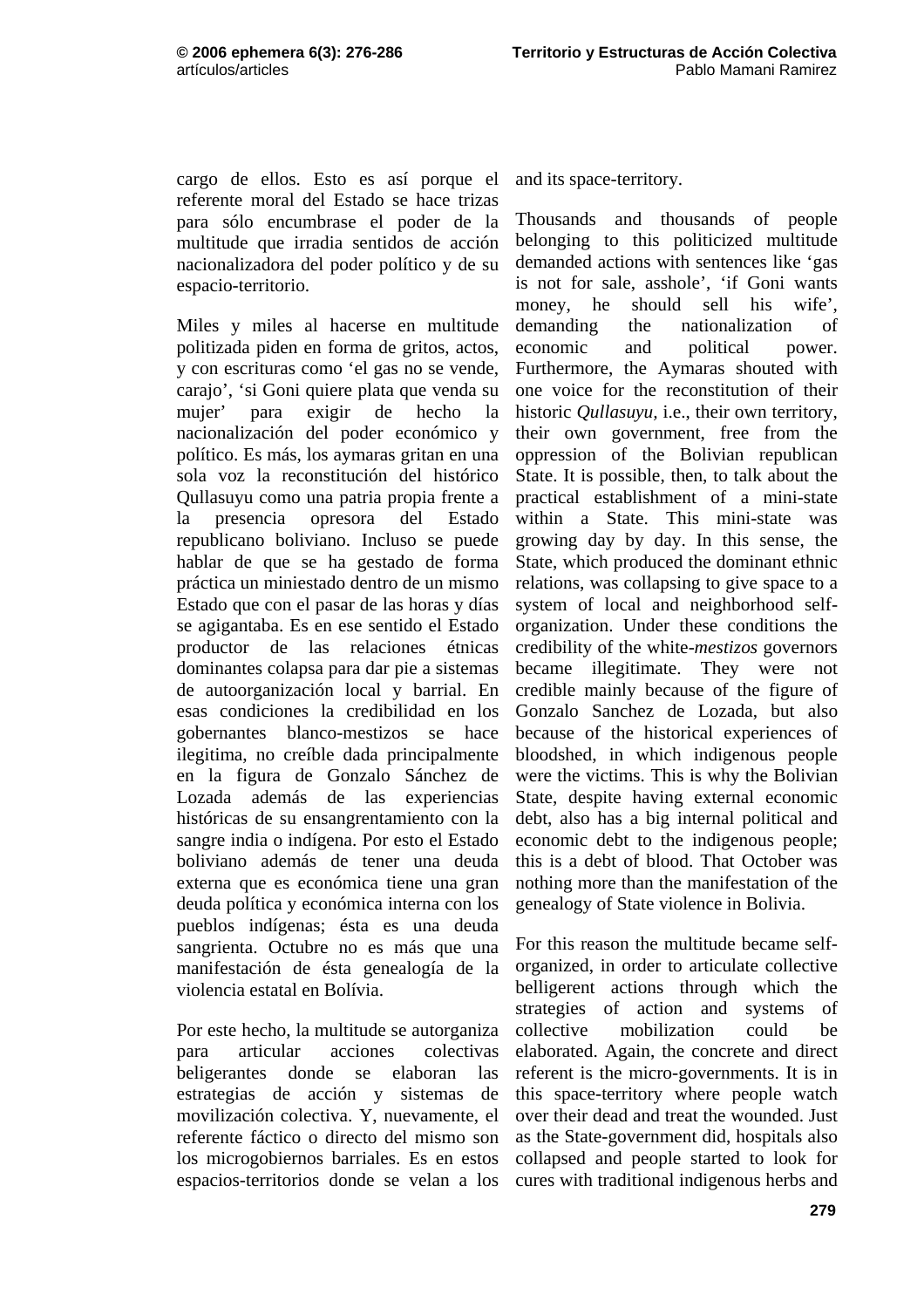muertos y además se curan a los heridos. Al igual que el Estado-gobierno, los hospitales también han colapsado y la gente ha empezado ha acudir a las curas indígenas con yerbas y mates y las q'uwas (sahumerios). Las prácticas de cura indígena se hacen imprescindibles. Los niños/as asustados por los disparos indiscriminados de las armas fuego que no pueden dormir durante las noches son curados por los yatiris (sabios). Ellos o ellas acuden a los saberes y conocimientos indígenas. Estos saberes subordinados en lo cotidiano se hacen públicos como un poder médico alterno a la medicina clínica. Por estos mecanismos sociales, el dolor colectivo sufrido por la masacre del 12 y 13, de alguna manera es alivianado porque cargan este dolor miles y cientos de familias. La multitude cura el dolor de las familias ensangrentadas con los deseos profundos que se acuden a las fuerzas del mundo indígena definido en que 'todos aquellos que hayan ordenado matar deben morir en vida'. Así, las condolencias se hacen colectivas porque van de barrio en barrio y de casa en casa. Por esto, muchas víctimas no sienten estar solos sino como parte de esos miles y millones de hombres y mujeres que cargan el dolor, aunque después no haya tenido continuidad.

#### **La legitimidad de los gobiernos locales**

Sin duda, el levantamiento alteño mostró que tiene capacidad para destruir los referentes de la legitimidad del Estado, fundado en los saberes colectivos que permiten organizarse en comités de vigilia, grupos de control y seguridad de los movilizados. Cada miembro de familia es parte de esta estructura de organización y movilización social. Unos cuidan la casa y el resto esta sobre las calles y marchando en la Ceja o en la hoyada de la ciudad de

teas, such as *q'uwas* (*sahumarios*). These indigenous practices of healing became indispensable. The children, who were scared by the indiscriminate gunshots of firearms, and who could not sleep during the nights, were treated by *yatiris* (wisdom men). People resorted to indigenous skills and knowledges. These knowledges, subordinated in daily life, created an alternative public medical power, an alternative to clinical medicine. Through these social mechanisms the collective pain, which was suffered because of the massacre on 12 and 13 October, was alleviated, as the collective carried and supported the pain of hundreds and thousands of families. The multitude healed the pain of the affected families with deep desires, inspired by the forces of the indigenous world and defined by the belief that 'all of those who have ordered murder should die in life'. Thus, bereavements became collective experiences, as people moved from one neighborhood to the other, from house to house. Because of this, many victims did not feel alone but part of those thousands and millions of men and women who carried the burden of the pain – even if after that this did not continue.

### **The legitimacy of local governments**

Without a doubt, the uprising of El Alto demonstrated the people's capacity to destroy the referents of the State's legitimacy, a capacity based on collective knowledges that allowed the mobilizing people to organize in committees of vigilance and groups of control and security. Each member of a family is part of this structure of organization and social mobilization. Some take care of the house, while others are in the streets, marching in the Ceja and Hoyada neighborhoods of the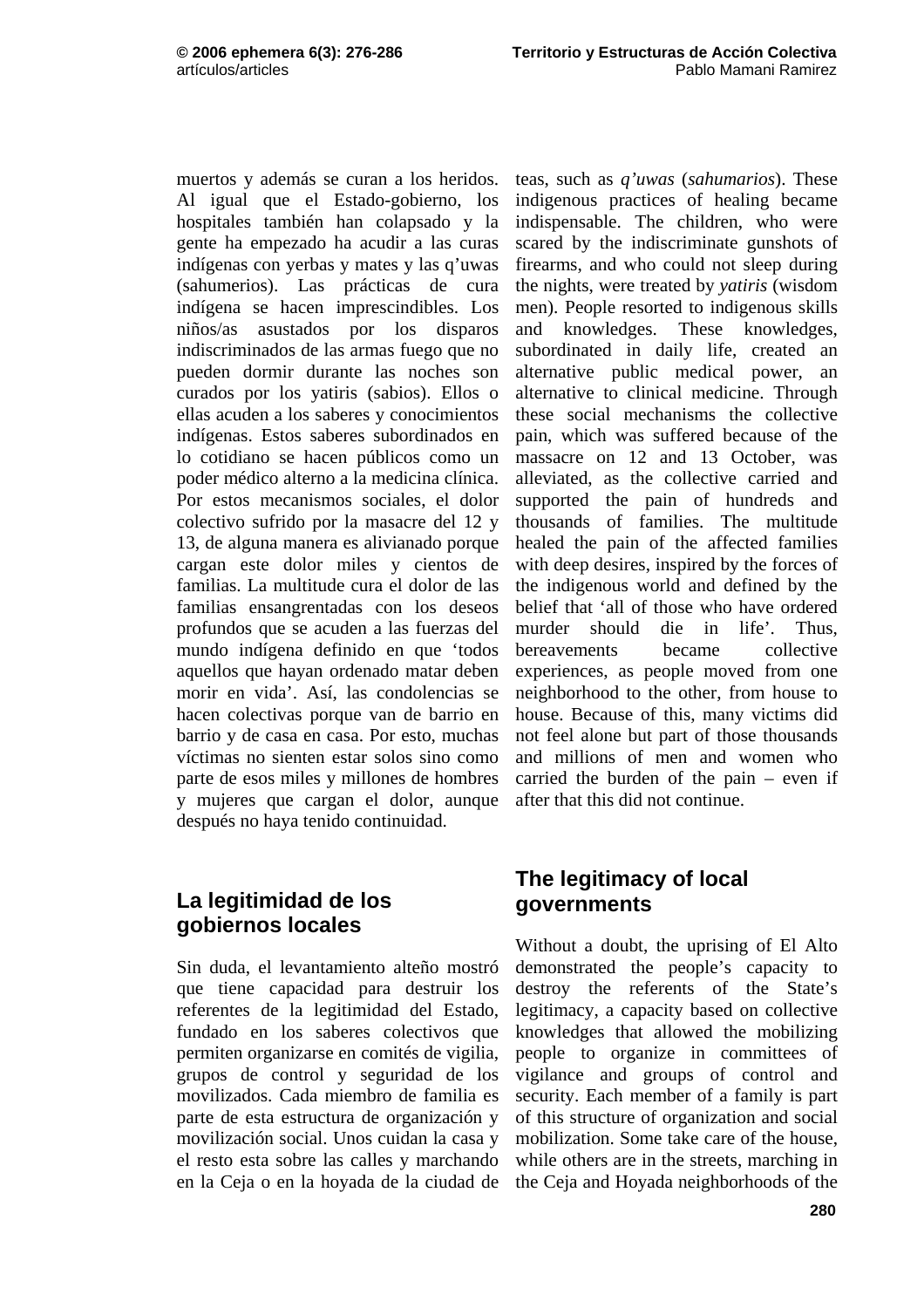La Paz. El resto cocina y lleva un poco de mate y los que tiene medicinas llevan para curar a los heridos. Se teje una compleja solidaridad colectiva no vista desde la fundación de esta ciudad. Por esto es una multitude hecho cuerpo político que tiene la capacidad de traspasar fácilmente las fronteras del poder constituido y las fronteras de la tolerancia social en la que se crispan los sentimientos antiq'aras (antiblancos). Hecho muy notorio por la idea creciente de la toma de la zona sur de La Paz (los barrios donde viven las élites) y el palacio de gobierno.

Bajo estas condiciones, se hacen legítimos los microgobiernos barriales. Primero, por la contundencia de su acción y organización colectiva y segundo por ser el referente de la seguridad de la vida social de los barrios. Ésta legitimidad quiere decir que hay una aceptación total de sus miembros a esta forma de organización barrial. Además éste es uno de los únicos referentes de la defensa de la vida porque el Estado se ha convertido abiertamente ahora en el inmediato referente de la inseguridad y la muerte. Esto es que el Estado-gobierno deja de ser el garante de la vida para convertirse por el contrario en el garante de la muerte. El gobierno como el referente político del Estado tiene el derecho ahora de matar o dejar vivir, un derecho no legítimo.

Por esto el sector norte y sector sur de la ciudad se cubre de un poder territorial alterno al poder del gobierno. Así las cosas, esta violencia física poco a poco se hace también parte de la sociedad. La sociedad misma se hace Estado por la anulación del Estado. Y los microgobiernos barriales convertida en un potencial del nuevo micro Estado se convierte ahora poco en poco en el referente inmediato de un nuevo proyecto social aunque muy difusa y poco clara por la falta de una dirección de un liderazgo

city of La Paz. Some cook and prepare the tea; some prepare medicines to treat the ill and wounded. It reflects a well knitted and complex web of solidarity among the movements not seen since the foundation of the city. That is why this is a multitude transformed into a political body. It has the capacity to easily transcend the frontiers of constituted power and social tolerance, spurring sentiments against white people (*antiq'aras*). This was evident by the growing interest in taking over the southern zone of La Paz (where the white elites live) and the government palace.

Under these conditions the communal micro-governments became legitimized: first, as a consequence of the effectiveness of their action and collective organization, and, secondly, by becoming the referent for security of social life in the neighborhoods. This legitimacy meant that there was a general acceptance among their members of this form of neighborhood organization. In fact, this local organization was one of the only referents for the defense of life, as the State was now openly converted into an immediate referent for insecurity and death. This is why the State-government ceased to be the guarantor of life, becoming, instead, the guarantor of insecurity and death. The government, as the political referent of the State, now had the right to kill or let live – an illegitimate right.

Therefore, the northern and southern sectors of the city were covered by an alternative territorial power to the power of the government. Thus, this physical violence also became, little by little, part of society. Society itself became the State through the annulation of the State. The neighborhood micro-governments became the potential of a new micro-State by becoming, little by little, the immediate referent of a new social project, however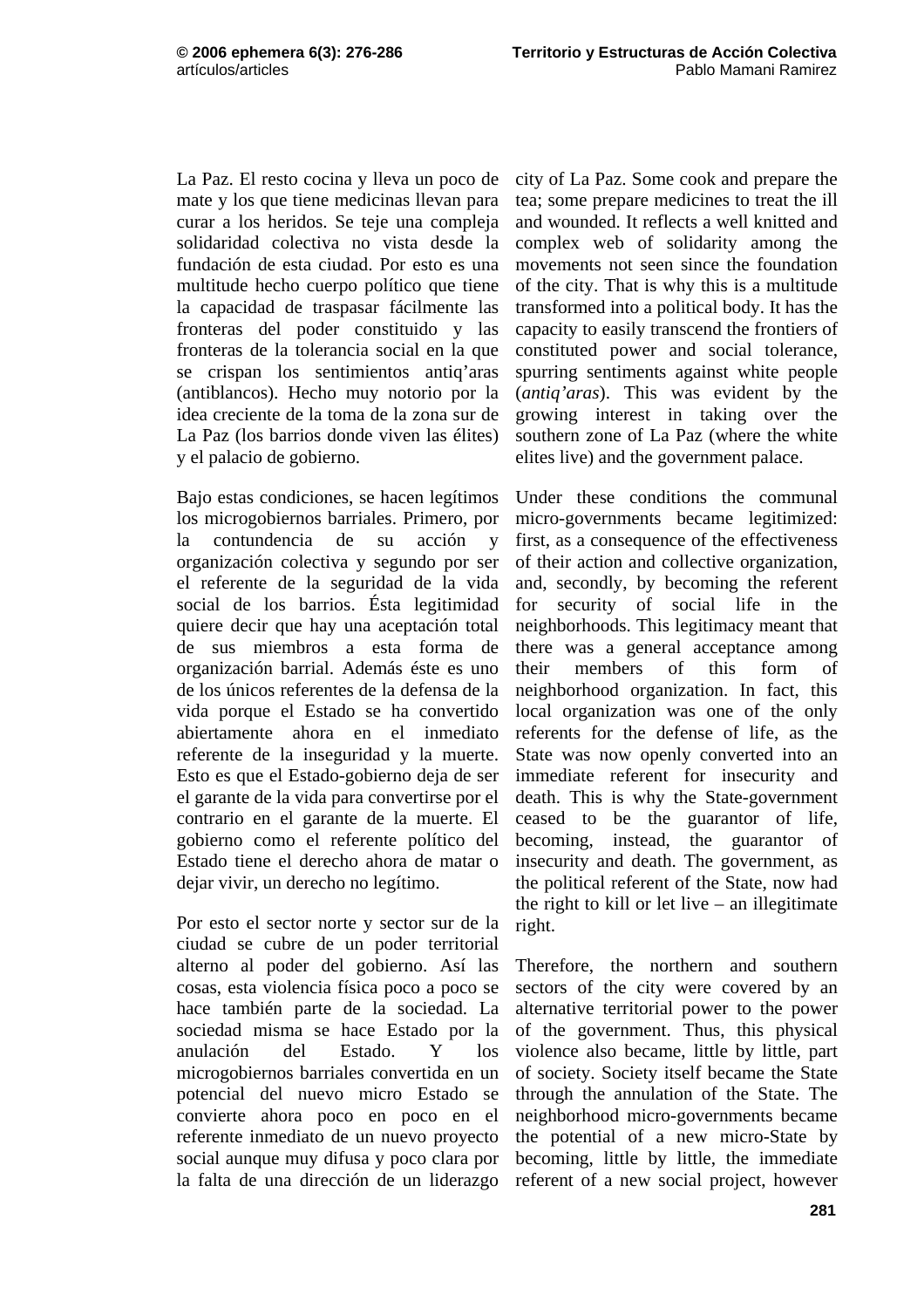articulado.

Por ello en la ciudad de El Alto, el Estado ha muerto por lo menos durante los diez días que ha durado el levantamiento social para resucitar después de la mano de Carlos Mesa con el eslogan 'ni perdón ni venganza, justicia'. Por esto es un momento dramático como cuando surge en 1825. El Estado-gobierno no controla el sustento de su tiempo-espacio como es el territorio y la vida social. La ciudad de El Alto se hace un territorio alterno al territorio del Estado. Hay una posesión colectiva sobre los espacios urbanos y rurales porque aquí llegan miles y miles más de las áreas rurales y los mineros para articular este poder alterno. Por esto, sin bien, después de 17 de octubre resucitó el Estado republicano, murió un gobierno y junto a él un sistema económico y político neoliberal. Ésta es la importancia sociológica y política del levantamiento de la ciudad aymara o indígena-popular de El Alto anclada en su fuerza de la acción colectiva desparramada como montañas infranqueables.

Los sistemas de organización por sectores, barrios, familias y distritos ha tenido la capacidad de inmovilizar al Estado y provocar la caída de uno de los gobiernos que ha sabido ganarse la simpatía de la gente para imponer un sistema de gobierno neoliberal en Bolívia. Cada casa y cada calle es pues el referente de este hecho político pese a que el Estado ha ingresado vía violencia allí. Hay un articulamiento interbarrial que deja estela de polvo para inmovilizar por la fuerza a las fuerzas del Estado-gobierno. Dentro de estas relaciones, la presencia de las fuerzas militares es considerada como la presencia de las 'fuerzas chilenas' sobre un territorio propio y como tal se hace insoportable su actuación. Pasado diez meses de aquel hecho, el 7 agosto de 2004, se vuelve a manifestar el mismo hecho cuando los

diffuse and unclear this project was, as it lacked direction and an articulated leadership.

This is why in the city of El Alto the State had died, at least during the ten days of the social uprising. It only returned after Carlos Mesa assumed the Presidency with his message of 'neither pardon nor revenge, but justice'. This was a dramatic moment, similar to 1825 when the State was formed. The State-government was not in control of maintaining its timespace, its territory and social life. The city of El Alto became an alternative territory to the territory of the State. There was collective ownership of all urban and rural spaces, because thousands and thousands of rural workers and miners arrived to help with the articulation of this alternative power. Hence, after 17 October the republican State was revived; a government had died and with it an economic and political neoliberal system. This is the sociological and political importance of the uprising of the Aymara city, the popular-indigenous El Alto. It was anchored in its strength of broad collective action, which was as strong as mountains.

The systems of organization in the sectors, neighborhoods, families and districts had the capacity to immobilize the State and provoke the fall of one of the governments that wanted to gain the support of the people in order to impose a system of neoliberal government in Bolivia. Each house and street was, hence, the referent of this political event, despite the State's violent invasion of these areas. There was an inter-neighborhood articulation that enabled the forceful immobilization of the forces of the State-government. Within these relations the presence of military forces was considered to be an unbearable situation; it was deemed to be like the presence of foreign forces inside our own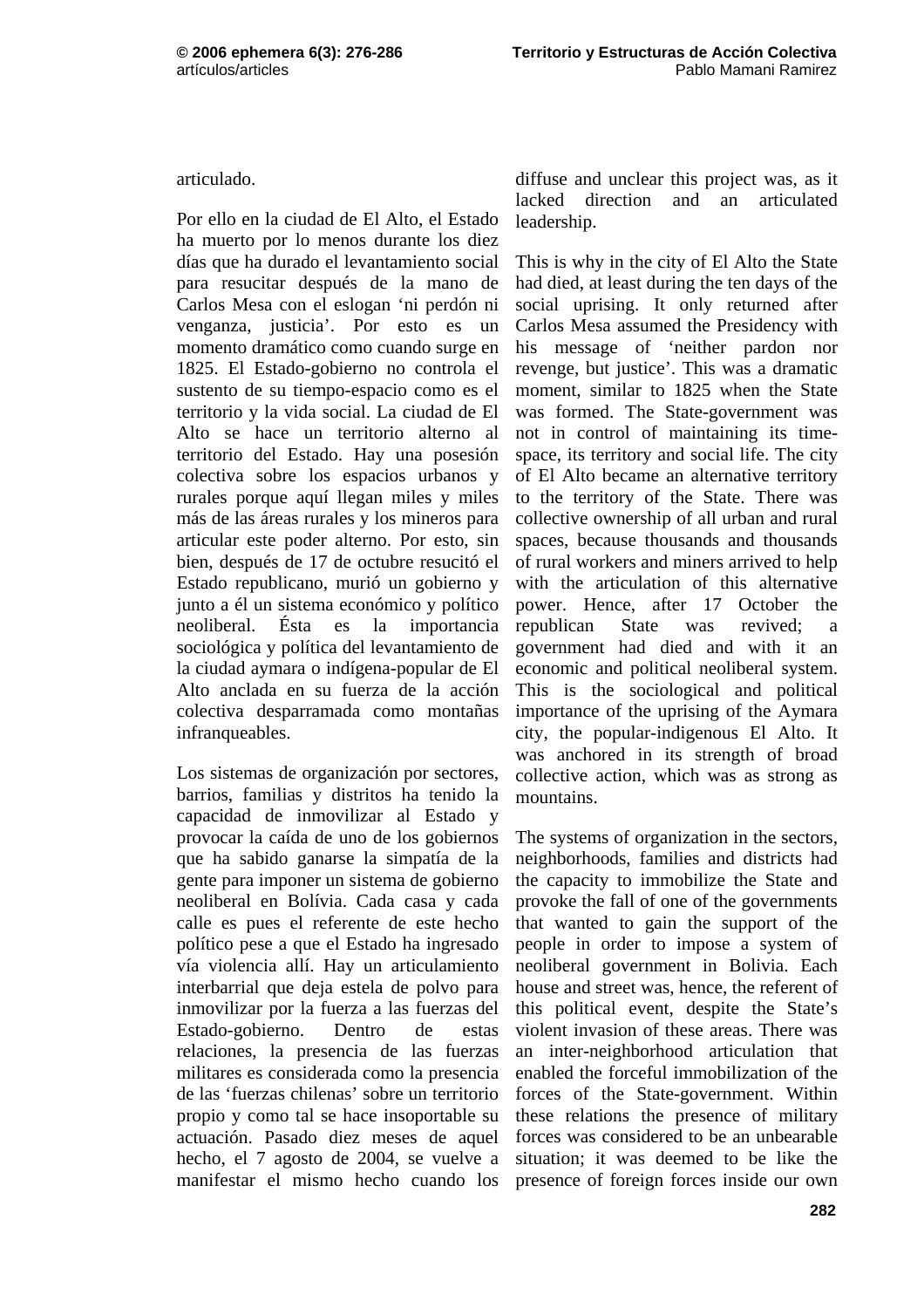militares toman la avenida Juan Pablo II para un ejercicio militar de jura a la bandera. Allí muchos vecinos vuelven aunque en silencio repudiar el acto de cierre de la avenida que comunica entre el Río Seco y la Ceja de El Alto.

Bajo este nutrido sistema de acción colectiva barrial, finalmente el viernes 17 de octubre, Sánchez de Lozada deja la presidencia para 'refugiarse' en los Estado Unidos. Cae dramáticamente un gobierno soberbio y autoritario. Es el final del liderazgo neoliberal en Bolívia. Es el momento crucial para la posibilidad de cambio. La historia se parte en miles de pedazos porque colisionan el sistema liberal del poder y el sistema colectivo indígena de la vida social.

Enteradas de la dramática caída de Sánchez de Lozada, las multitudees en la Ceja de El Alto y los barrios de pronto hacen correr ríos de llanto, uno, por el dolor causado y otro por la alegría de haber logrado derrotar a un gobierno y una coalición blanca-mestiza.

Bajo esas condiciones se han hecho visibles las relaciones constitutivas del poder racial que sufre Bolívia. En dos ciudades fundamentales de la república como son La Paz y El Alto<sup>3</sup> se han abierto profundas fronteras étnicas. Los indios y los q'aras (blanco pelado) mutuamente se hacen intolerables. Unos y otros cierran sus fronteras para abrir profundas fisuras en el poder. Los indígenas urbanos-rurales constituye como ya dijimos sus propios autogobiernos barriales y los q'aras fortalecen pese a su desmoronamiento en El Alto, el poder de su dominación. Los primeros levantan la cabeza para volver a bajar inmediatamente y los segundos levantan para seguir manteniendo las dominaciones étnicas en un país que es indígena en un 70%.

territory. On 7 August 2004, ten months after that event, the same thing happened again, as the military took Juan Pablo II Avenue for a military exercise to honor the flag. At that moment many people from the neighborhoods came out – even if in silence – to repudiate the act of closing the avenue that links the Rio Seco to the Ceja neighborhood of El Alto.

Under the weight of this rich system of collective neighborhood action, Sanchez de Lozada finally stepped down as President on 17 October to 'find refuge' in the United States. An arrogant and authoritarian government fell dramatically, ending the neoliberal leadership in Bolivia. This marks the crucial moment for the possibility of change. History breaks down into thousands of pieces as the liberal system of power collides with the indigenous collective system of social life.

When they found out about the dramatic fall of Sanches de Lozada, the multitudes of La Ceja and the other neighborhoods of El Alto cried rivers of tears: on one hand, because of the pain caused, and, on the other, because of the joy to have achieved the defeat of the government and the coalition of whites and *mestizos*.

These conditions made visible the constituting relations of racial power suffered by Bolivia. In two such prime cities of the Republic as La Paz and El  $Alto<sup>3</sup>$  profound ethnic frontiers were open. The indigenous and the *q'aras* (white) became mutually intolerant of each other. They were both locked inside their frontiers, opening deep holes in the structure of power. The urban and rural indigenous people have constituted, as we have already said, their own neighborhood self-governments, and the *q'aras*, despite their collapse in El Alto, are strengthening the power of their domination. The former raised their heads only to bow them again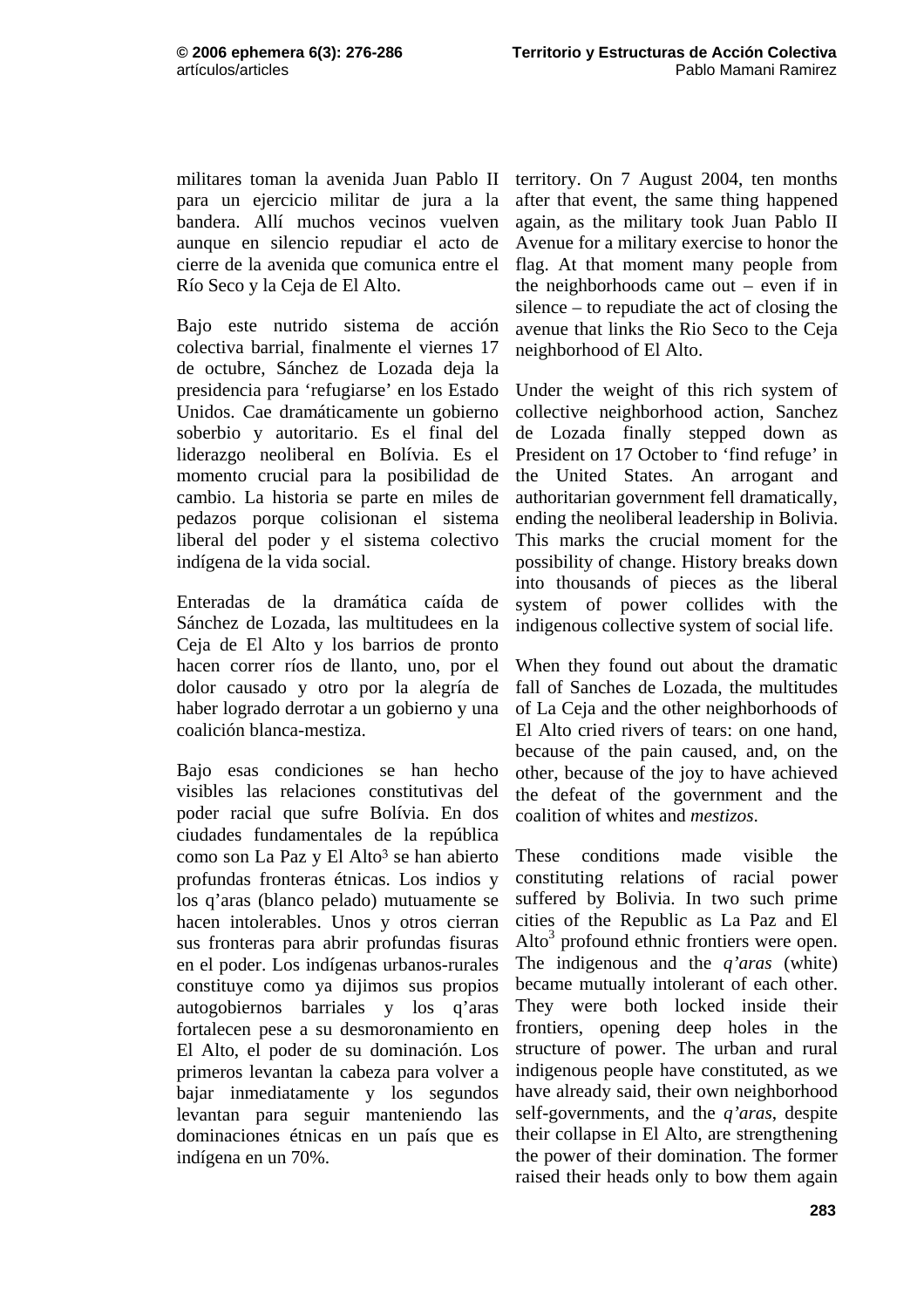Si bien ahora el país ha vuelto a la normalidad, es una normalidad perversa porque mediante ella se mantiene la continuidad de la dominación y explotación étnica. Se ha cambiado de gobierno para mantener lo mismo. Pese a esta paradoja, ha quedado claro, sin embargo, que cuando miles de hombres y mujeres se empoderan y se movilizan, articulan identidades colectivas son capaces de corroer hasta el poder más absoluto como ha sido el de Sánchez de Lozada. Son capaces de destruir el monopoder del Estado. Octubre es el momento de este hecho por el articulamiento de los micropoderes difusos frente a un poder totalitario del gobierno-Estado. Ésta es la forma concreta en que se ha manifestado el poder alterno porque se erigen poderes sustituyentes al poder constituido.

A casi a un año de este hecho, el reaparecimiento de Sánchez de Lozada desde Estados Unidos en las pantallas de televisión, ha vuelto nuevamente a despertar el furor aún contenido en la ciudad de El Alto y el país. Por esto en muchos sectores se reflexiona que la lógica de cambiar presidentes no es suficiente porque se reproduce lo mismo. Se mueve tenuemente por esto debajo de cada casa y cada barrio un anuncio inquietante: 'volveremos a tomar la ciudad para cambiar todo' (este anuncio se hace efectiva nuevamente en mayo-junio de 2005). ¿Octubre será el principio de este cambio o será parte simplemente para mantener lo mismo? Después de octubre ¿qué significa la ciudad de El Alto? y ¿cómo se lo trata?

Octubre 2003

immediately, while the latter have risen again to maintain their ethnic dominance in a country where around 70% of the population is indigenous.

The country has now gone back to normality; it is a perverse normality because the continuity of the domination and exploitation of the indigenous population is maintained. The Bolivian government has changed, but fundamentally nothing has changed. Despite this paradox, however, it has become clear that when thousands of women and men empower and mobilize themselves – articulating collective identities – they are able to weaken even the most absolute power, as was Sanchez de Lozada's. They can destroy the monopower of the State. October 2003 was an event of the articulation of diffuse micropowers that confronted the totalitarian power of the State-government. This was the concrete form through which the alternative power was manifested: the building of powers that substitute the constituted power.

Almost a year after this event Sanchez de Lozada reappeared on the TV screens. Speaking from the United States, his reappearance awoke the furor caused in the city El Alto and the rest of the country. Therefore, people from many sectors of the community think that the logic of changing presidents is not enough because, in the end, the same is reproduced. As this debate has slowly moved on, involving each house and neighborhood, a warning announcement has appeared: 'We will be back to take the city to change everything' (it appeared again in May-June 2005). Did October 2003 mark the beginning of a change, or will the status quo be maintained? And beyond October 2003, what is the meaning of El Alto? How do we treat it?

October 2003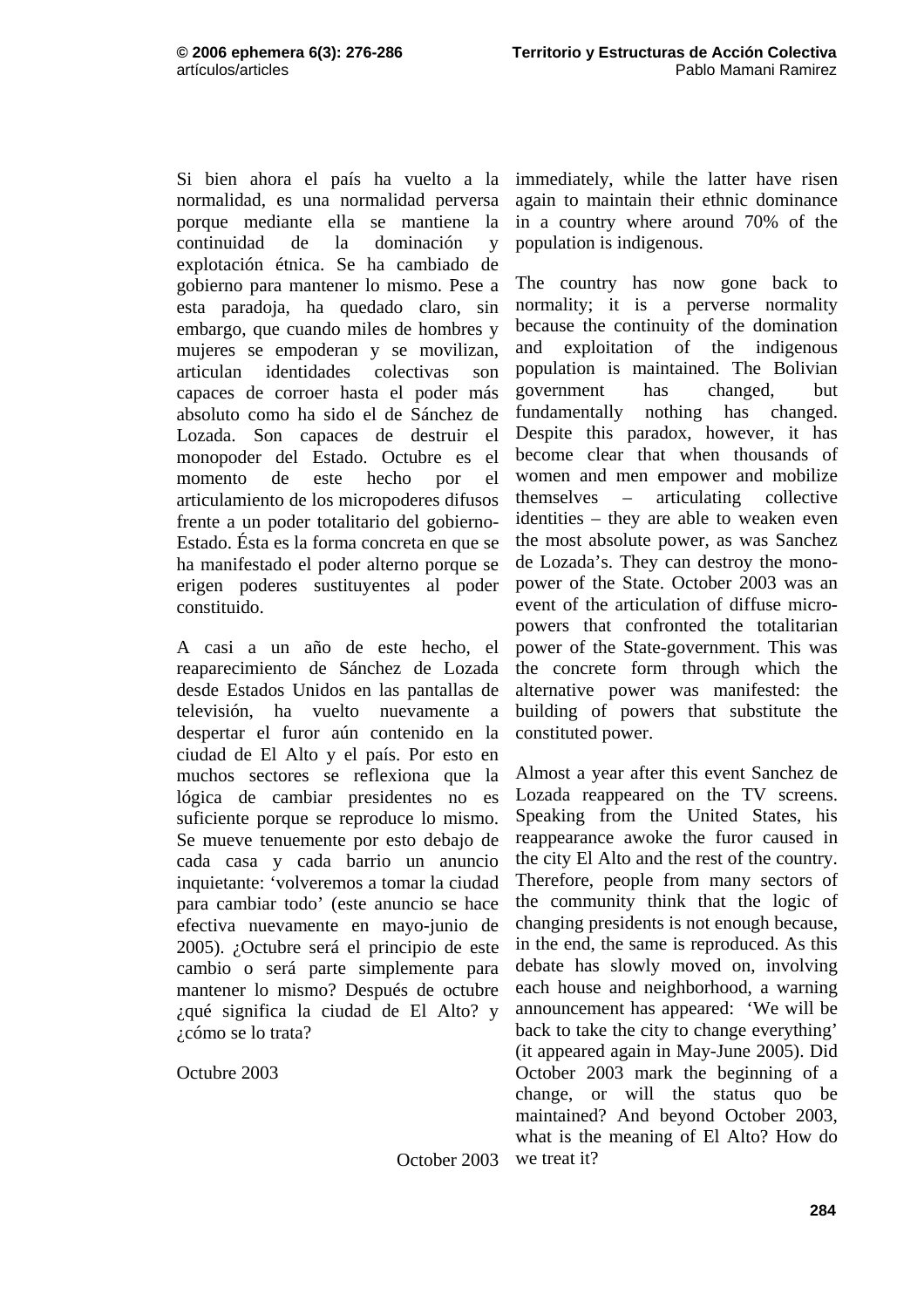**notas notes**  \* Este artículo es parte del estudio de Los Microgobiernos Barriales en el levantamiento de la Ciudad de El Alto que el autor ha realizado con la Carrera de Sociología de la UMSA. en 2004. Este trabajo ha sido publicado en la *Revista Barataria* No. 1, año 1, 2004.

 This article is part of the communal micro-government study conducted by the author during the uprising of El Alto with the support of UMSA in 2004. It has previously been published in *Revista Barataria*, 1(1), 2004.

1 Se refere al movimiento indígena aymara, particularmente de la region de Omasuyus. Chepare es una región central de Bolivia y Omasuyus o los aymaras de la región Norte de Bolivia es otra región importantísima con larga historia de luchas y levantamientos indígenas. El 9 de Abril de 2000 allí se producen los primeros enfrentamientos con la policía y el ejército con el saldo de un militar y dos jóvenes indígenas aymaras muertos. Es el primer escenario de un levantamiento aymara-quechua en la región donde se van a constituir después los cuarteles indígenas y la constitución del Estado mayor indígena de Qalachaka y, donde además de este cuartel, se articulaba el Estado mayor indígena de Calachaka y se articulaban otros cuarteles en otras comunidades y en otras regiones, incluso cuarteles móviles difusos que aparecían y desaparecían en el escenario de la lucha. Allí se declara y allí se produce la declaración de Achakachi y el manifiesto de Achakachi, que son declaraciones de un auto gobierno indígena en la región (Mamani, 2006: 4).

 This refers to the Aymara indigenous movement, mainly in the region of Omasuyus. Chepare is a central region of Bolivia; Omasuyus, or the Aymaras of Northern Bolivia, is another important region, which is marked by a long history of struggles and indigenous uprisings. On 9 April 2000 the first confrontations with the police and the Bolivian army took place in this region with the death of a military man and two young Aymara. This was the first stage of an Aymara-Quecha uprising that later constituted the indigenous quarters (*cuarteles*) and the indigenous high command of Qalachaka. It also constituted other indigenous quarters (*cuarteles*) in different communities; the uprising was articulated among them and with the indigenous high command of Calachaka. At that moment, the Declaration and the Manifesto of Achakachi were produced. These documents state indigenous selfgovernment in the region (Mamani, 2006: 4).

2 Líderes aymaras en el gran levantamiento anticolonial de 1781 en La Paz.

This refers to the Aymara's native uprising in 1781 against the Spanish crown in La Paz.

3 El Alto es, junto a Santa Cruz de la Sierra, la ciudad con mayor crecimiento demográfico de Bolivia: de 13.000 habitantes en la década del cincuenta, cuando era un barrio marginal de La Paz, ha pasado a más de 700.000 habitantes, según el censo de 2001. El 75 % se autoidetifica como indígenas, fundamentalmente aymara.

 El Alto, together with Santa Cruz de la Sierra, is the city with the biggest demographic growth. From 13,000 inhabitants in the 1950s, when it was considered a marginal suburb of La Paz, El Alto has become an area of more than 700,000 inhabitants (2001 census). 75% of the population consider themselves indigenous, principally of Aymara origin.

- Auza, V. (coordinación) (2004) *Memoria testimonial de la guerra del Gas, Diócesis de El Alto*, Comisión de hermandad, Caritas. **referencias references** 
	- Calla, R. (2003) *La caída de Sánchez de Lozada. La cuestión indígena y la historia reciente de Bolivia: algunos apuntes y temas para el debate*. La Paz: Plural.
	- Foucault, M. (1992) *Genealogía del racismo*. Buenos Aires: Altamira. See Foucault, M. (2003) *Society must be defended*. London: Penguin.
	- Gómez, L. (2004) *El Alto de pie. Una insurrección aymara en Bolivia*. Hdp, Comuna, Indymedia, La Paz.
	- Mamani, R.P. (2004) *El Rugir de las Multitudees. La fuerza de los levantamientos indígenas en Bolivia/Qullasuyu*. La Paz: Aruwiyiri-Yachaywasi.
	- Mamani, R.P. (2006) *Las estratégias del poder indígena. Encuentro de Sensibilización Sur-Norte*. Siero-Asturias, España: Casa de Cultura.

Microgobiernos Barriales (2005) *Levantamiento de la ciudad El Alto.* CADES. IDIS-UMSA, La Paz.

Suárez, H.J. (2003) *Una semana fundamental: 10 al 18 de octubre*. La Paz: Muela de Diablo.